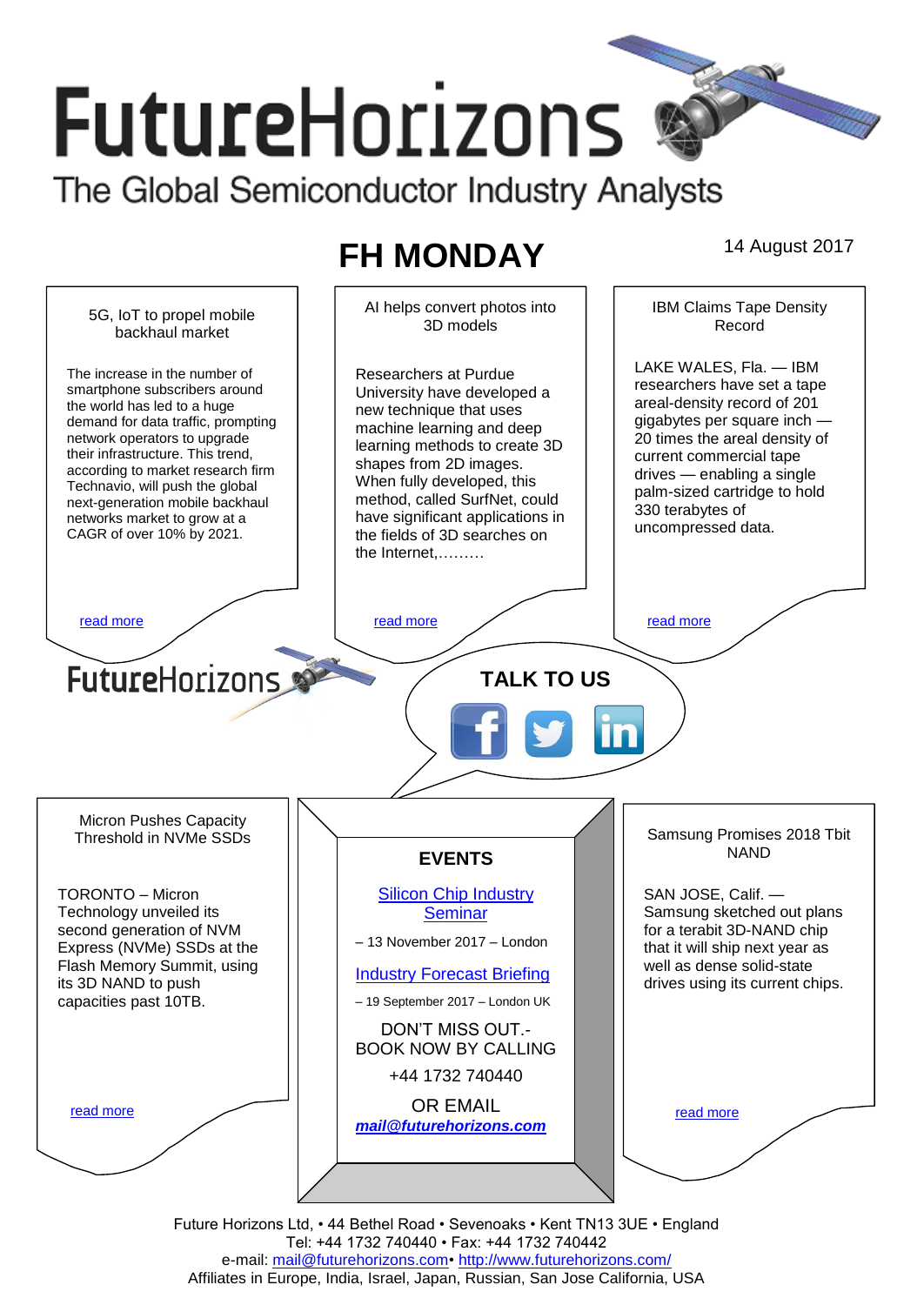## <span id="page-1-0"></span>**5G, Iot To Propel Mobile Backhaul Market**

The increase in the number of smartphone subscribers around the world has led to a huge demand for data traffic, prompting network operators to upgrade their infrastructure. This trend, according to market research firm Technavio, will push the global next-generation mobile backhaul networks market to grow at a CAGR of over 10% by 2021.

"The mobile backhaul capacity needed per base station varies considerably, relying on target data rates and population density," said Jujhar Singh, a lead analyst from Technavio, specialising in research on embedded systems sector. "The market is calculated by considering the revenue of the vendors in the backhaul network service."

Development of 5G network is one of the emerging trends driving the global mobile backhaul networks market, according to the firm. By 2021, 5G is set to overtake the 4G technology in the developed markets, and the backhaul equipment makers and network carriers are already in the process of developing the next-generation mobile communication.

#### <span id="page-1-2"></span>**AI Helps Convert Photos Into 3D Models**

Researchers at Purdue University have developed a new technique that uses machine learning and deep learning methods to create 3D shapes from 2D images.

When fully developed, this method, called SurfNet, could have significant applications in the fields of 3D searches on the Internet, as well as helping robotics and autonomous vehicles better understand their surroundings, according to the team.

Karthik Ramani, Purdue's Donald W. Feddersen Professor of Mechanical Engineering, said the "magical" capability of AI deep learning is that it is able to learn abstractly.

"If you show it hundreds of thousands of shapes of something such as a car, if you then show it a 2D image of a car, it can reconstruct that model in 3D," said Ramani. "It can even take two 2D images and create a 3D shape between the two, which we call 'hallucination.'"

#### <span id="page-1-1"></span>**IBM Claims Tape Density Record**

LAKE WALES, Fla. — IBM researchers have set a tape areal-density record of 201 gigabytes per square inch — 20 times the areal density of current commercial tape drives — enabling a single palm-sized cartridge to hold 330 terabytes of uncompressed data. IBM Research and Sony Storage Media Solutions, which developed the nanograined sputtered tape used for the demonstration prototype, described the achievement in Tsukuba, Japan, today (Aug. 2) at The Magnetic Recording Conference (TMRC 2017).

Tape was invented more than 60 years ago and has repeatedly been deemed obsolete, but it remains the dominant method for storing cold data — data that is infrequently accessed but must be maintained, such as tax documents and health care records. The Big Data era has seen a resurgence in popularity for tape, which is valued for its small size and low cost relative to other storage alternatives as well as for its ability to store not just backup and archival data, but also the massive sensor and transactional data streams going up to the cloud. Indeed, business at IBM's tape storage unit grew by 8 percent last year.

#### <span id="page-1-3"></span>**Micron Pushes Capacity Threshold in NVMe SSDs**

TORONTO – Micron Technology unveiled its second generation of NVM Express (NVMe) SSDs at the Flash Memory Summit, using its 3D NAND to push capacities past 10TB.

In an advance telephone briefing with EE Times, Dan Florence, SSD product manager for Micron's Storage Business Unit, said the 9200 Series of NVMe SSDs were built from the ground up to break the shackles of legacy hard drive interfaces. The new storage portfolio is designed to address surging data demands while at the same time maximizing data center efficiency so customers can improve their overall total cost of ownership, he said, and is the storage foundation for the Micron SolidScale Platform, an NVMe over Fabric architecture ahead of standards development, announced earlier this year.

### <span id="page-1-4"></span>**Samsung Promises 2018 Tbit NAND**

SAN JOSE, Calif. — Samsung sketched out plans for a terabit 3D-NAND chip that it will ship next year as well as dense solid-state drives using its current chips. It also said that it is sampling the Z-NAND products that it announced last year at latency levels that match or beat Intel's 3DXP memories.

Samsung's Tbit NAND will support data rates up to 1.2 Gbits/second and pack four terabytes in a package that stacks 32 die. The chip will embed peripheral circuits in a new metal bonding layer at the bottom of a cell stack as one way to hit the new density level, said Kye Hyun Kyung, Samsung's executive vice president of flash products and technology, in a talk at the company's Silicon Valley headquarters.